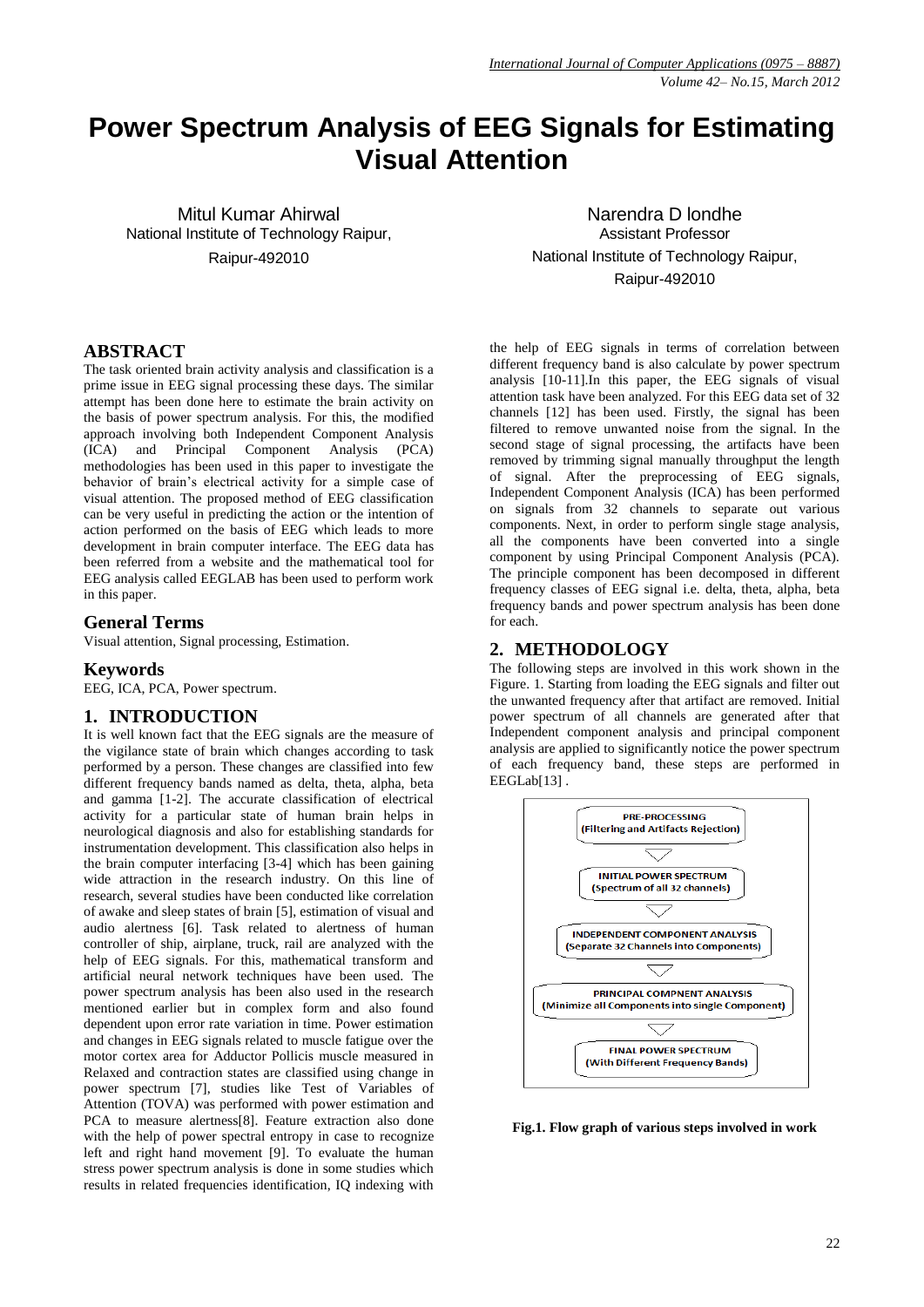#### **2.1 EEG SIGNAL PREPROCESSING**

The EEG signal filtering of recorded EEG signals has been done in the range of frequencies 0.1 Hz to 60Hz by applying FIR filter of second order. At the same time, notch filter is also used to remove the power line interference in the channels spectrum around 50 Hz. The artifacts are the disturbances in all or few channels due to eye blink or sometime by the low conductivity of electrodes. These disturbances are easily visible in time domain representation of the signals. These artifacts are present in all the channels, so that portion of data has been trimmed off manually from the signals all channels at once.

## **2.2 INITIAL POWER SPECTRUM ANALYSIS**

Secondly, initial power spectrum of the brain activity has been observed. Figure.2 shows the signal power distribution along the range of frequencies. From Figure, it can be easily observed that power spectrums of all channels are closely concentrated and overlapping. On analyzing these graphs, it is really difficult to comment on the power levels delta, theta, alpha, beta frequency bands. The high power levels can be easily observed in delta and beta frequency classes.



**Fig.2. Activity power spectrums of all channels before PCA**

To see the variations significantly, the signals are processed with Independent Component Analysis (ICA) to separate out into individual components.

#### **2.3 INDEPENDENT COMPONENT ANALYSIS (ICA)**

The EEG signals are generally recorded through multichannel lead system. Some important mutual information existing between pairs of channels is greatly valuable to reveal brain state information, build models, and establish locations etc. The most commonly used method for EEG processing are Fourier analysis and wavelet transform. These methods are appropriate for single channel EEG data because of its strong randomness and non-stationary nature. But these methods are not suitable for predicting the inter-dependence of the data of different channels in case of multichannel data processing. Most recently proposed the ICA algorithm is a statistical signal processing method, which can effectively separate the statistically independent source signals from observed multichannel signals, also used in improving the detection of changes in EEG [14-15]. ICA can be simply described as follows: assuming that there are *N* number of observed signals  $X_i$ , where  $i=1,...,N$ , from N number of electrodes, and each signal is a linear mixture of *N* independent source signals *S<sup>i</sup>* .

$$
X = AS \tag{1}
$$

Where  $X = [x_1, ..., x_N]^T$  is observed signal vector and  $S = [s_1, ..., s_N]^T$  $S_N$ <sup>T</sup> is source signal vector, *A* is an unknown *NxN* mixing matrix. We expect that the source signal *S* can be separated from the observed signal vector  $X$ . However, as the independent source *S* and mixing matrix *A* both are unknown, the traditional signal processing methods cannot solve the problem of blind source separation (BSS). Up to now, a lot of theories and algorithms for ICA have been presented and used to estimate the separation matrix *W* so that the independent sources can be successfully separated from observed multichannel signals, namely

$$
S = W X \tag{2}
$$

Independent Component Analysis (ICA) decomposes the input data using either logistic infomax ICA algorithm with the natural gradient feature or optionally the extended-ICA algorithm [16] with sign estimation *N* training blocks. If  $N=0$ , automatically estimate the number of sub-Gaussian sources, use single training block  $(N=1)$ . The extended ICA has been followed here for input data decomposition.

## **2.4 PRINCIPAL COMPONENT ANALYSIS (PCA)**

The PCA is a classical multivariate data analysis method that is useful in linear feature extraction, data compression and dimension reduction, sometimes used for back ground noise reduction [17]. It is very much equivalent to Karhunen-LoCve transformation and closely related to factor analysis. These all methods follow the second order statistical computation. The PCA finds a linear transformation  $V = W_u$ such that the retained variance is maximized. It can be also viewed as a linear transformation which minimizes the reconstruction error. The row vectors of *W* correspond to the normalized orthogonal eigenvectors of the data covariance matrix. One simple approach to PCA is to use singular value decomposition (SVD) [18-19]. Let us denote the data covariance matrix by  $R_u = E/uu'$ . Then the SVD of  $R_u$  gives

$$
R_u = U_u D_u U'_u \tag{3}
$$

Where  $U_u$  is the eigenvector matrix (i.e., modal matrix) and  $D<sub>u</sub>$  is the diagonal matrix whose diagonal elements correspond to the eigen values of  $R_u$ . Then the linear transformation W for PCA is dominant given by  $W = U'_u$ . For dimensionality reduction, one can choose p column vectors in  $U_u$  that are eigenvectors that have the largest eigen dimensions. Annealing based on weight changes is used to automate the separation process. 32 components are now reduced to single value to construct a linear transform *W*. Conversion of all components into single component is done with PCA to reduce component. This single component gives more accurate reading of Activity Power Spectrum corresponding to different frequencies. Figure. 3 show the single component activity power spectrum.



**Fig.3. Activity Power Spectrum of Single Component after PCA**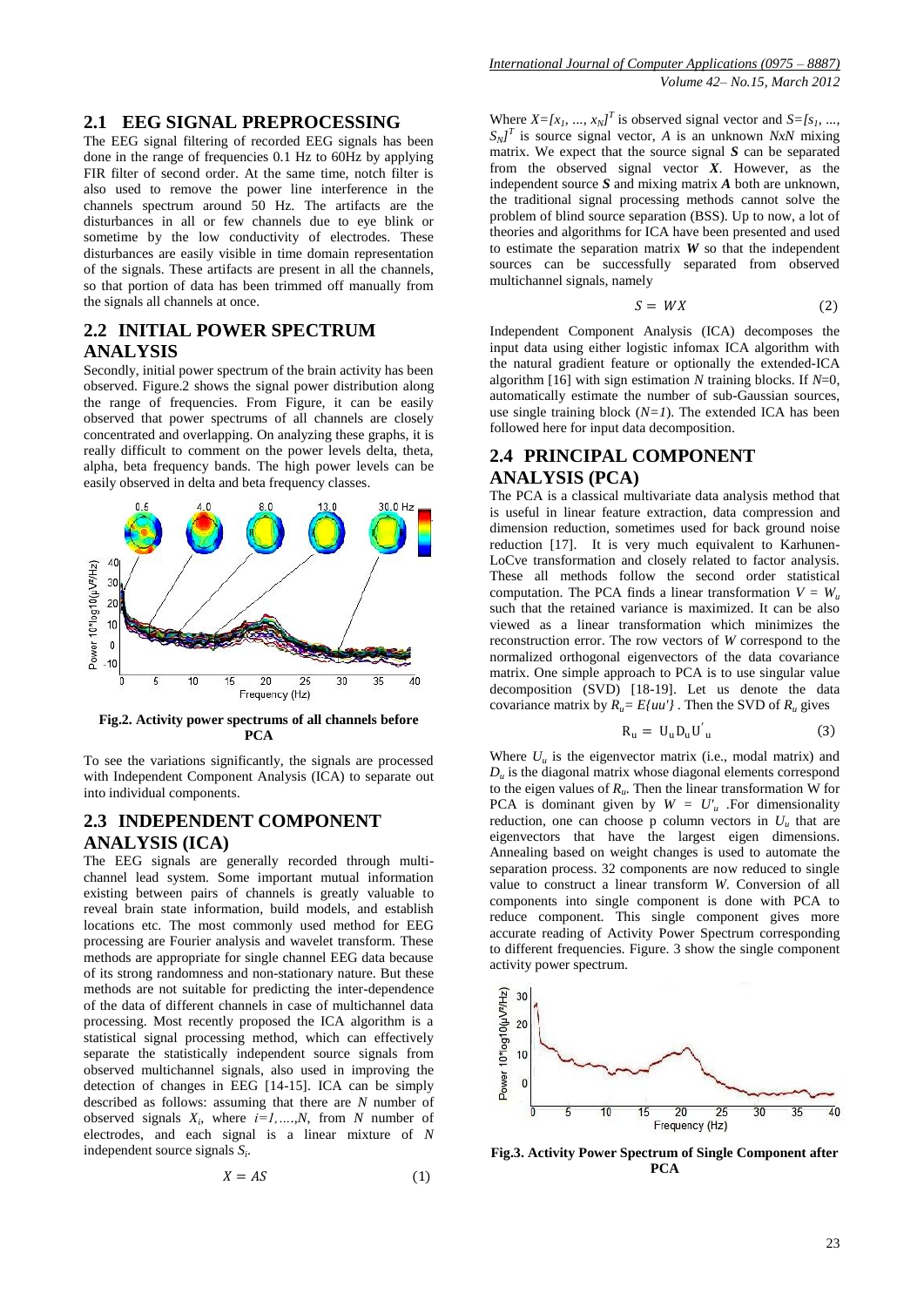# **2.5 SEPARATION OF FREQUENCY BANDS AND FINAL POWER SPECTRUM ANALYSIS**

The separation of different frequency classes  $(0.1 - 4$  Hz) delta, (4 -8 Hz) theta, (8 - 13 Hz) alpha and (13-30 Hz) beta for EEG signals are performed here. For this, use the FIR digital bandpass filters. Now, compute the power spectrum of each to analyze the different frequency bands. The low frequency and high amplitude EEG signals are generated at the time of sleep or in relaxed state of healthy person, while the high frequency and lower amplitude EEG signals are generated in awake and working state of person.

## **3. RESULTS**

In this study, the EEG data of visual attention task of one subject (80 trials) (32-channel).Electrodes are placed according to the 10-20 system and total time of recording is 119 sec, signals are sampled at frequency of 256 Hz. Above specified data after processing gives following results shows in Figure.3 and Table 1.

From Figure.3, it can be observed that the maximum signal power is up to 30 dB. Normally, freq range from 0.1-4(Delta) and 4-8(theta) are generated in sleep and relaxed condition. Our EEG signals contains some of these components and shows maximum power in range of 0-5 Hz but same power levels also reaches in frequency bands of 15-25 Hz and rest of frequencies have low power levels. From Figure.4, the following observations are found.

Categorized readings of each of frequency band is given below and also arranged in Table 1.

- 0.1-4 (delta) in this range, the maximum power is 25-30 dB corresponding to 0-0.5 Hz
- 4-8(theta) in this range, the maximum power is 8-9 dB corresponding to 4.5-5 Hz
- 8-13(alpha) in this range, the maximum power is 6-7 dB corresponding to 8.5-9 Hz
- 13-30(beta) in this range, the maximum power is 10-12 dB corresponding to 18-22 Hz

| <b>Frequency</b><br><b>Band</b> | Max.<br>Power<br>(dB) | Min.<br><b>Power</b><br>(dB) | Max.<br><b>Power</b><br>Freq<br>(Hz) | Min<br><b>Power</b><br>Freq<br>(Hz) |
|---------------------------------|-----------------------|------------------------------|--------------------------------------|-------------------------------------|
| $0 - 4$                         | $25 - 30$             | $10 - 11$                    | $0 - 0.5$                            | $3.5 - 4$                           |
| $4 - 8$                         | 8-9                   | $6 - 6.5$                    | $4.5 - 5$                            | $6 - 6.5$                           |
| $8-13$                          | $6 - 7$               | $3.5 - 4$                    | $8.5 - 9$                            | $10 - 11$                           |
| 13-30                           | 10-12                 | $0 - 1$                      | 18-22                                | 28-30                               |

**Table 1. Frequency bands and power variation table**



**Fig.3 Power spectrums of (A)delta(0.1-4 Hz) frequency band,(B) theta(4-8Hz) frequency band,(C) alpha(8-13Hz) frequency band and (D)beta(13-30Hz) frequency band**

## **4. CONCLUSION**

From this study of power spectrum we concluded that the power in signals while performing visual attention task is near 10-12 dB having frequency range of 18-22 Hz. visual attention frequencies lies in the (13-30 Hz) beta band of EEG signals classification ,this frequency band is related to alertness or awakens of human beings .Above results shows that inside the beta band of EEG signals, frequency range of 18-22 Hz having power of 10-12 dB is generated corresponding to cognitive process of brain or visual attention .This study is helpful for designing a system in clinical researches that was able to check the defects or problem in cognitive task of brain by matching the patient EEG signals with above results sets . Normally, persons who are in the professions that needs to perform visual attention task more than normal person may be victim of defects in visual or cognitive tasks after a certain period of time.